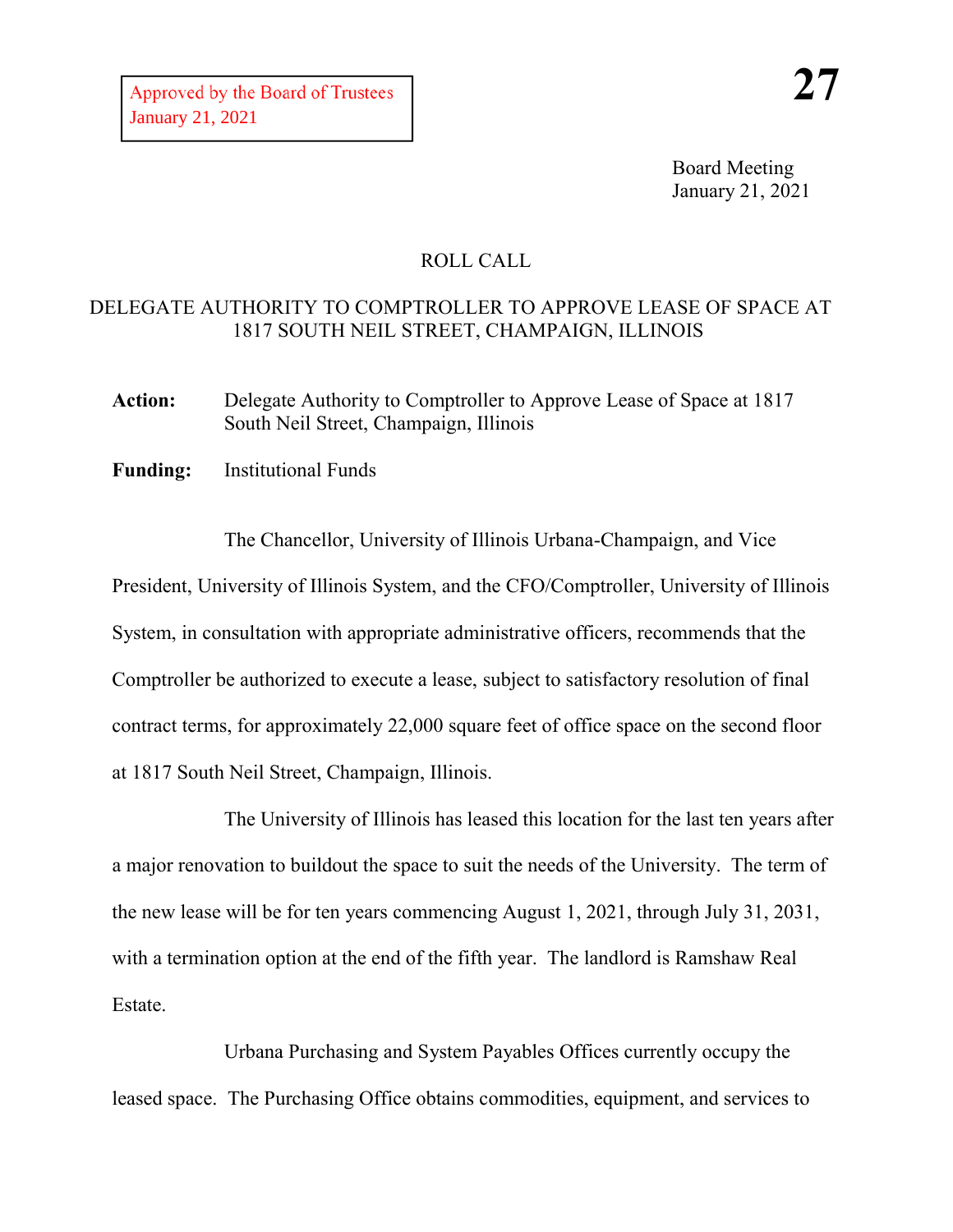support the educational mission of the University of Illinois Urbana-Champaign and assists departments in procurement activities, ensuring compliance with the Higher Education Procurement Rules, the Illinois Procurement Code, and state and federal regulations. System Payables is the unit responsible for processing all non-payroll disbursements of funds for the University System, including vendor payments and employee reimbursements.

The proposed cost of the lease is more than \$100,000 per year and required issuance of a Request for Information (RFI) pursuant to the Illinois Procurement Code. There were two respondents with the successful respondent being Ramshaw Real Estate. The unsuccessful respondent proposed a less expensive rent schedule for an alternate space. However, due to the cost of needed construction and improvements at the proposed site and the cost of relocation, the University would incur a higher cost at that site. Moreover, that site also raised privacy concerns about non-contiguous space on multiple floors that would be shared with other unknown tenants.

The annual base rent is \$15.00 per square foot for the first year, which represents a \$1.46/Square Foot reduction from the current rent. The lease rate increases 30 cents per foot each year. The gross rent for the first five years is \$1,716,000, and the gross rent for years six through ten is \$1,881,000. The lease gross rental rate includes maintenance and repairs of structural components, common areas, mechanical systems, insurance costs, and the property taxes. The University will be responsible for its own electrical, gas, water/sewer, janitorial, telephone, and internet costs.

2